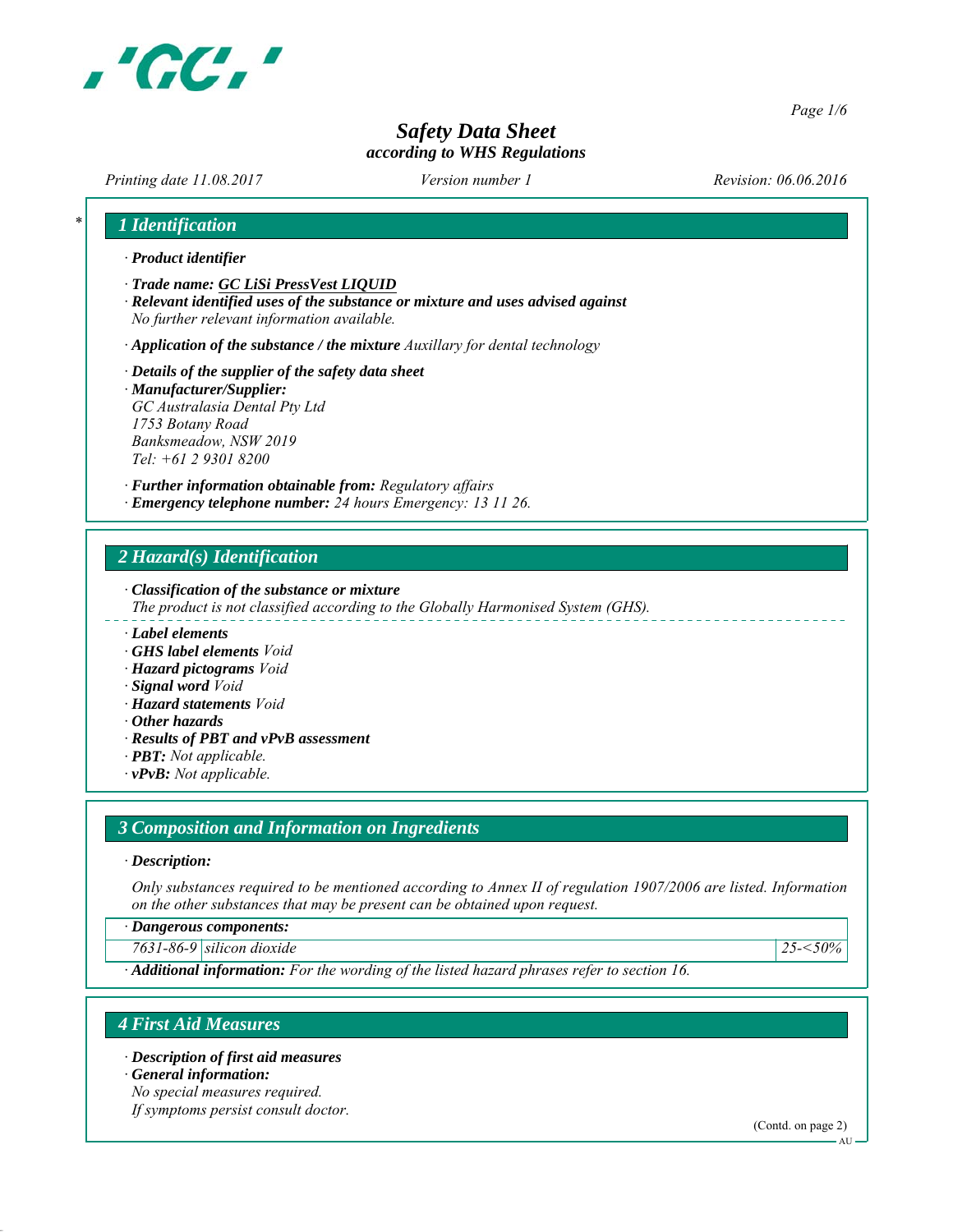*Printing date 11.08.2017 Revision: 06.06.2016 Version number 1*

(Contd. of page 1)

#### *Trade name: GC LiSi PressVest LIQUID*

*∙ After inhalation: Take affected persons into fresh air and keep quiet.*

*∙ After skin contact: Immediately rinse with water.*

*∙ After eye contact:*

*Rinse opened eye for several minutes under running water. If symptoms persist, consult a doctor.*

*∙ After swallowing:*

*Rinse out mouth and then drink plenty of water.*

*If symptoms persist consult doctor.*

- *∙ Information for doctor:*
- *∙ Most important symptoms and effects, both acute and delayed No further relevant information available.*
- *∙ Indication of any immediate medical attention and special treatment needed*

*No further relevant information available.*

#### *5 Fire Fighting Measures*

*∙ Extinguishing media*

*∙ Suitable extinguishing agents:*

*CO2, powder or water spray. Fight larger fires with water spray or alcohol resistant foam. Use fire extinguishing methods suitable to surrounding conditions.*

- *∙ For safety reasons unsuitable extinguishing agents: Water with full jet*
- *∙ Special hazards arising from the substance or mixture*
- *Formation of toxic gases is possible during heating or in case of fire.*
- *∙ Advice for firefighters*
- *∙ Protective equipment: Wear self-contained respiratory protective device.*
- *∙ Additional information*

*Dispose of fire debris and contaminated fire fighting water in accordance with official regulations.*

# *6 Accidental Release Measures*

*∙ Personal precautions, protective equipment and emergency procedures Remove persons from danger area. ∙ Environmental precautions:*

*Do not allow product to reach sewage system or any water course. Do not allow to penetrate the ground/soil.*

- *∙ Methods and material for containment and cleaning up: Absorb liquid components with liquid-binding material. Dispose of the material collected according to regulations.*
- *∙ Reference to other sections*

*See Section 7 for information on safe handling.*

- *See Section 8 for information on personal protection equipment.*
- *See Section 13 for disposal information.*

# *7 Handling and Storage*

*∙ Handling:*

- *∙ Precautions for safe handling No special precautions are necessary if used correctly.*
- *∙ Information about fire and explosion protection: No special measures required.*
- *∙ Conditions for safe storage, including any incompatibilities*

*∙ Storage:*

- *∙ Requirements to be met by storerooms and receptacles: Store only in unopened original receptacles.*
- *∙ Information about storage in one common storage facility: Store away from foodstuffs.*
- *∙ Further information about storage conditions: None.*

(Contd. on page 3)

AU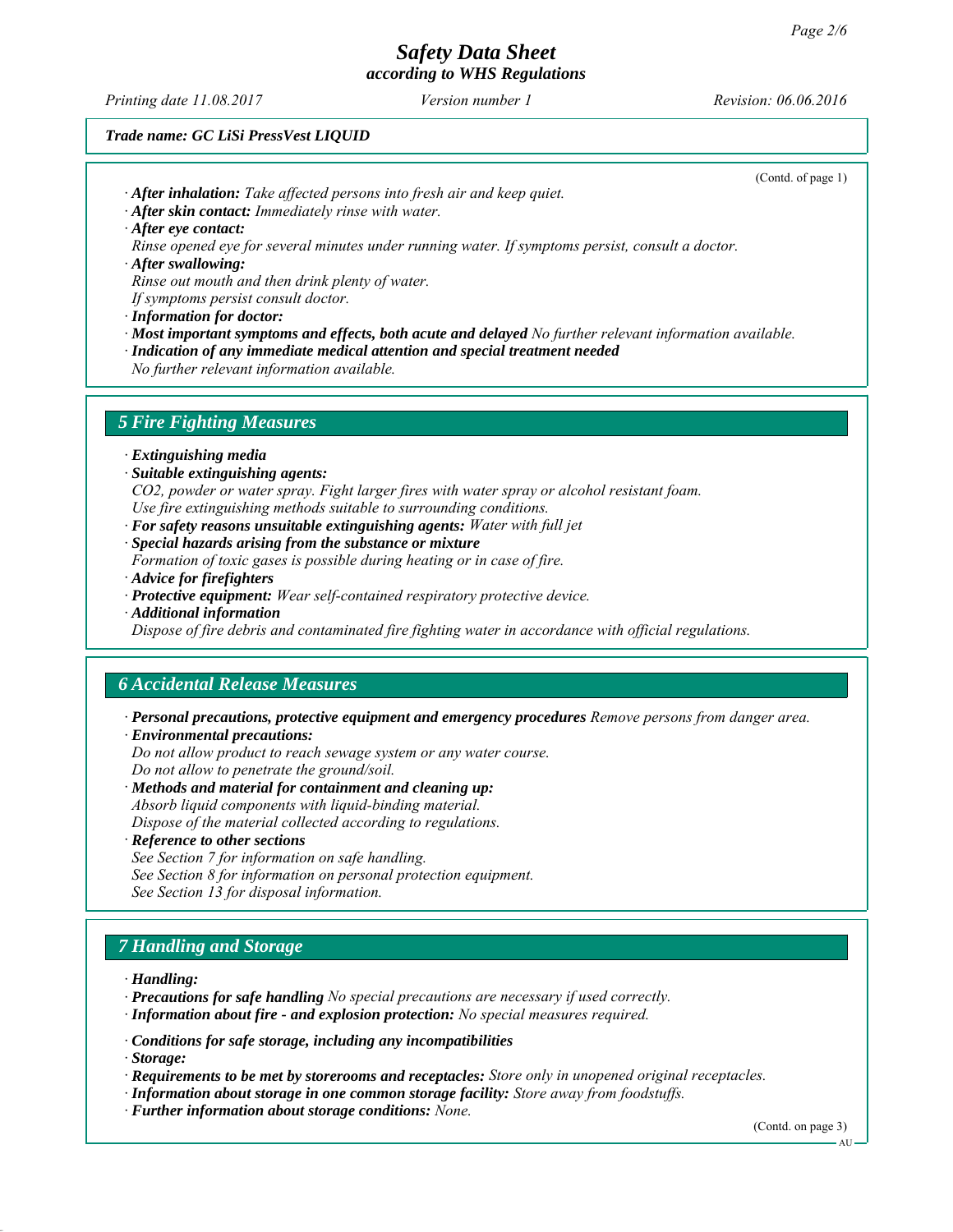*Printing date 11.08.2017 Revision: 06.06.2016 Version number 1*

*Trade name: GC LiSi PressVest LIQUID*

*∙ Specific end use(s) No further relevant information available.*

#### *8 Exposure controls and personal protection*

*∙ Additional information about design of technical facilities: No further data; see item 7.*

*∙ Control parameters*

*∙ Ingredients with limit values that require monitoring at the workplace:*

*7631-86-9 silicon dioxide*

*TWA Long-term value: 2 mg/m³*

*∙ Additional information: The lists valid during the making were used as basis.*

*∙ Exposure controls*

- *∙ Personal protective equipment:*
- *∙ General protective and hygienic measures:*

*The usual precautionary measures are to be adhered to when handling chemicals. Wash hands before breaks and at the end of work.*

*∙ Respiratory protection: Suitable respiratory protective device recommended.*

*∙ Protection of hands: Protective gloves*

*∙ Material of gloves*

*The selection of the suitable gloves does not only depend on the material, but also on further marks of quality and varies from manufacturer to manufacturer. As the product is a preparation of several substances, the resistance of the glove material can not be calculated in advance and has therefore to be checked prior to the application. ∙ Penetration time of glove material*

*The exact break through time has to be found out by the manufacturer of the protective gloves and has to be observed.*

*∙ Eye protection: Safety glasses*

# *9 Physical and Chemical Properties*

| · Information on basic physical and chemical properties<br><b>General Information</b>                                                       |                              |  |  |
|---------------------------------------------------------------------------------------------------------------------------------------------|------------------------------|--|--|
| $\cdot$ Appearance:                                                                                                                         |                              |  |  |
| Form:                                                                                                                                       | Liquid                       |  |  |
| Colour:                                                                                                                                     | Colourless                   |  |  |
| $\cdot$ Odour:                                                                                                                              | Undetermined.                |  |  |
| · Odour threshold:                                                                                                                          | Not determined.              |  |  |
| $\cdot$ pH-value at 20 $\textdegree$ C (68 $\textdegree$ F):                                                                                | 9.5                          |  |  |
| $\cdot$ Change in condition<br>Melting point/freezing point:<br>Initial boiling point and boiling range: $100 \degree C$ (212 $\degree F$ ) | Undetermined.                |  |  |
| $\cdot$ Flash point:                                                                                                                        | Not applicable.              |  |  |
| · Flammability (solid, gas):                                                                                                                | Not applicable.              |  |  |
| · Ignition temperature:                                                                                                                     | Undetermined.                |  |  |
| $\cdot$ Decomposition temperature:                                                                                                          | Not determined.              |  |  |
| $\cdot$ Auto-ignition temperature:                                                                                                          | Product is not selfigniting. |  |  |
|                                                                                                                                             | (Cond. on page 4)            |  |  |

(Contd. of page 2)

AU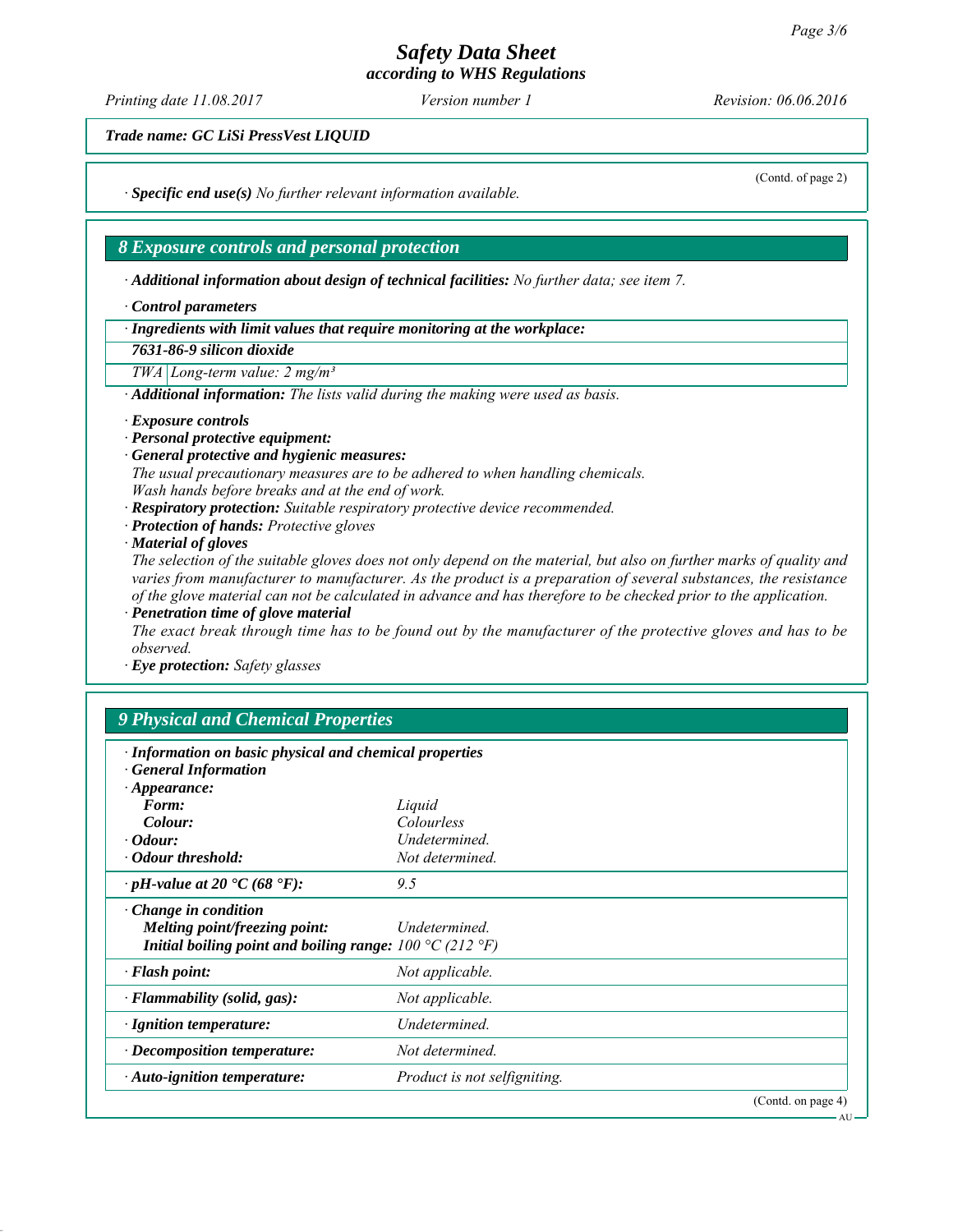*Printing date 11.08.2017 Revision: 06.06.2016 Version number 1*

#### *Trade name: GC LiSi PressVest LIQUID*

|                                                 | (Contd. of page 3)                            |
|-------------------------------------------------|-----------------------------------------------|
| $\cdot$ Explosive properties:                   | Product does not present an explosion hazard. |
| $\cdot$ Explosion limits:                       |                                               |
| Lower:                                          | Not determined                                |
| <b>Upper:</b>                                   | Not determined.                               |
| · Vapour pressure:                              | Not determined.                               |
| $\cdot$ Density at 20 $\cdot$ C (68 $\cdot$ F): | $1.269$ g/cm <sup>3</sup> (10.59 lbs/gal)     |
| $\cdot$ Relative density                        | Not determined.                               |
| · Vapour density                                | Not determined.                               |
| $\cdot$ Evaporation rate                        | Not determined.                               |
| · Solubility in / Miscibility with              |                                               |
| water:                                          | Fully miscible.                               |
| · Partition coefficient: n-octanol/water:       | Not determined.                               |
| $\cdot$ Viscosity:                              |                                               |
| Dynamic:                                        | Not determined                                |
| Kinematic:                                      | Not determined.                               |
| · Solvent content:                              |                                               |
| Organic solvents:                               | $0.0\%$                                       |
| Water:                                          | 60.0%                                         |
| $VOC$ (EC)                                      | 0.0 g/l                                       |
| Other information                               | No further relevant information available.    |

#### *10 Stability and Reactivity*

*∙ Reactivity No further relevant information available.*

- *∙ Chemical stability*
- *∙ Thermal decomposition / conditions to be avoided: No decomposition if used according to specifications.*
- *∙ Possibility of hazardous reactions No dangerous reactions known.*
- *∙ Conditions to avoid No further relevant information available.*
- *∙ Incompatible materials: No further relevant information available.*
- *∙ Hazardous decomposition products: No dangerous decomposition products known.*

#### *11 Toxicological Information*

*∙ Information on toxicological effects*

*∙ Acute toxicity*

*∙ LD/LC50 values relevant for classification:*

*7631-86-9 silicon dioxide*

*Oral LD50 10000 mg/kg (rat (f+m))*

*∙ Primary irritant effect:*

*∙ Skin corrosion/irritation No irritant effect.*

*∙ Serious eye damage/irritation No irritating effect.*

*∙ Respiratory or skin sensitisation No sensitising effects known.*

*∙ Additional toxicological information:*

*The product shows the following dangers according to the calculation method of the General EU Classification Guidelines for Preparations as issued in the latest version:*

(Contd. on page 5) AU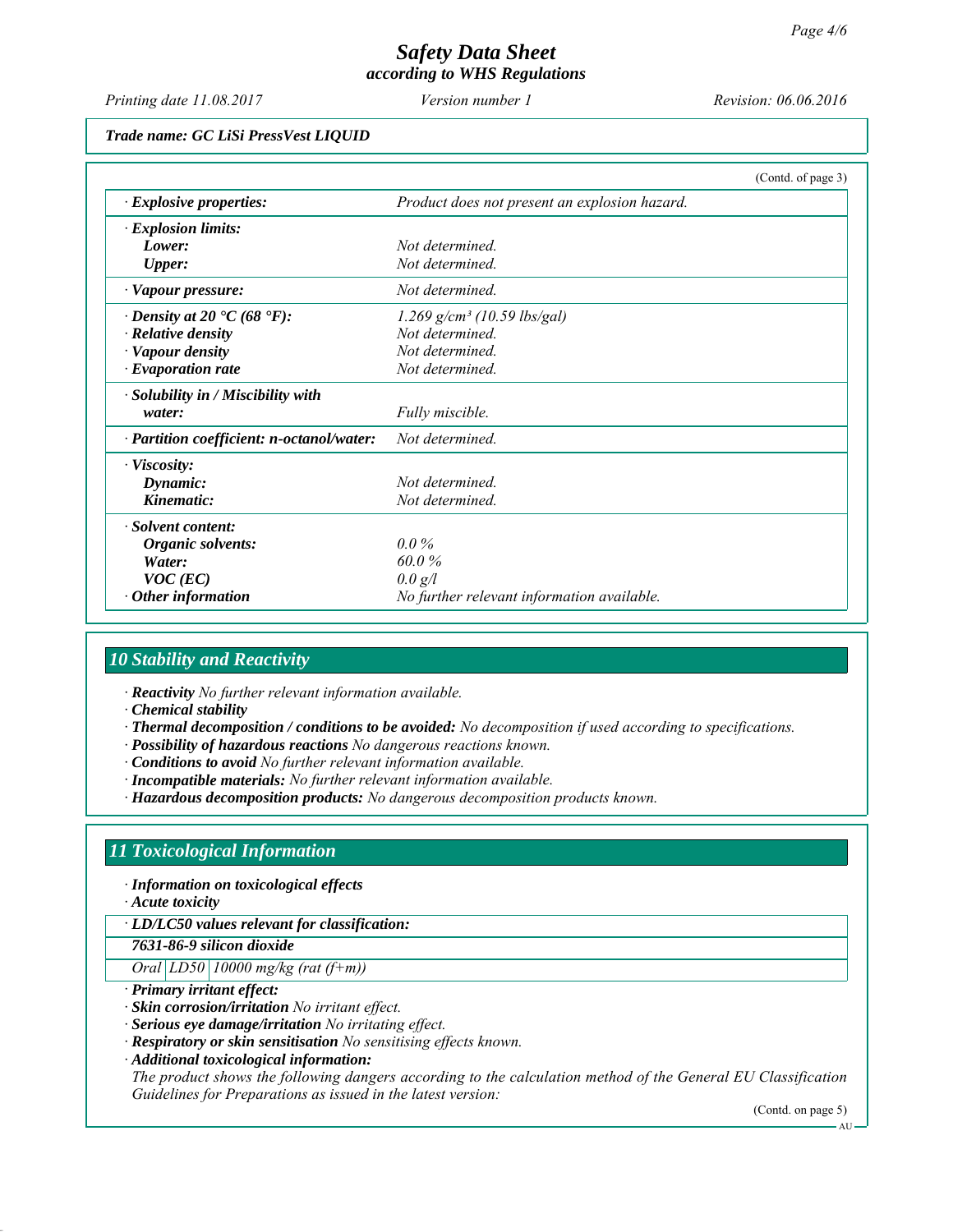*Printing date 11.08.2017 Revision: 06.06.2016 Version number 1*

(Contd. of page 4)

AU

#### *Trade name: GC LiSi PressVest LIQUID*

#### *Irritant*

*∙ Repeated dose toxicity No further relevant information available.*

- *∙ CMR effects (carcinogenity, mutagenicity and toxicity for reproduction)*
- *No further relevant information available.*

#### *12 Ecological Information*

*∙ Toxicity*

- *∙ Aquatic toxicity: No further relevant information available.*
- *∙ Persistence and degradability No further relevant information available.*
- *∙ Behaviour in environmental systems:*
- *∙ Bioaccumulative potential No further relevant information available.*
- *∙ Mobility in soil No further relevant information available.*
- *∙ Additional ecological information:*
- *∙ General notes:*

*Do not allow undiluted product or large quantities of it to reach ground water, water course or sewage system.*

- *∙ Results of PBT and vPvB assessment*
- *∙ PBT: Not applicable.*
- *∙ vPvB: Not applicable.*
- *∙ Other adverse effects No further relevant information available.*

#### *13 Disposal considerations*

- *∙ Waste treatment methods*
- *∙ Recommendation*

*Must not be disposed together with household garbage. Do not allow product to reach sewage system.*

- *∙ Uncleaned packaging:*
- *∙ Recommendation: Disposal must be made according to official regulations.*
- *∙ Recommended cleansing agents: Water, if necessary together with cleansing agents.*

#### *14 Transport information*

| $\cdot$ UN-Number<br>ADG, ADN, IMDG, IATA                   | not regulated   |                    |
|-------------------------------------------------------------|-----------------|--------------------|
| $\cdot$ UN proper shipping name<br>ADG, ADN, IMDG, IATA     | not regulated   |                    |
| $\cdot$ Transport hazard class(es)                          |                 |                    |
| ADG, ADN, IMDG, IATA<br>· Class                             | not regulated   |                    |
| · Packing group<br>ADG, IMDG, IATA                          | not regulated   |                    |
| $\cdot$ Environmental hazards:<br>$\cdot$ Marine pollutant: | No              |                    |
| · Special precautions for user                              | Not applicable. |                    |
|                                                             |                 | (Contd. on page 6) |